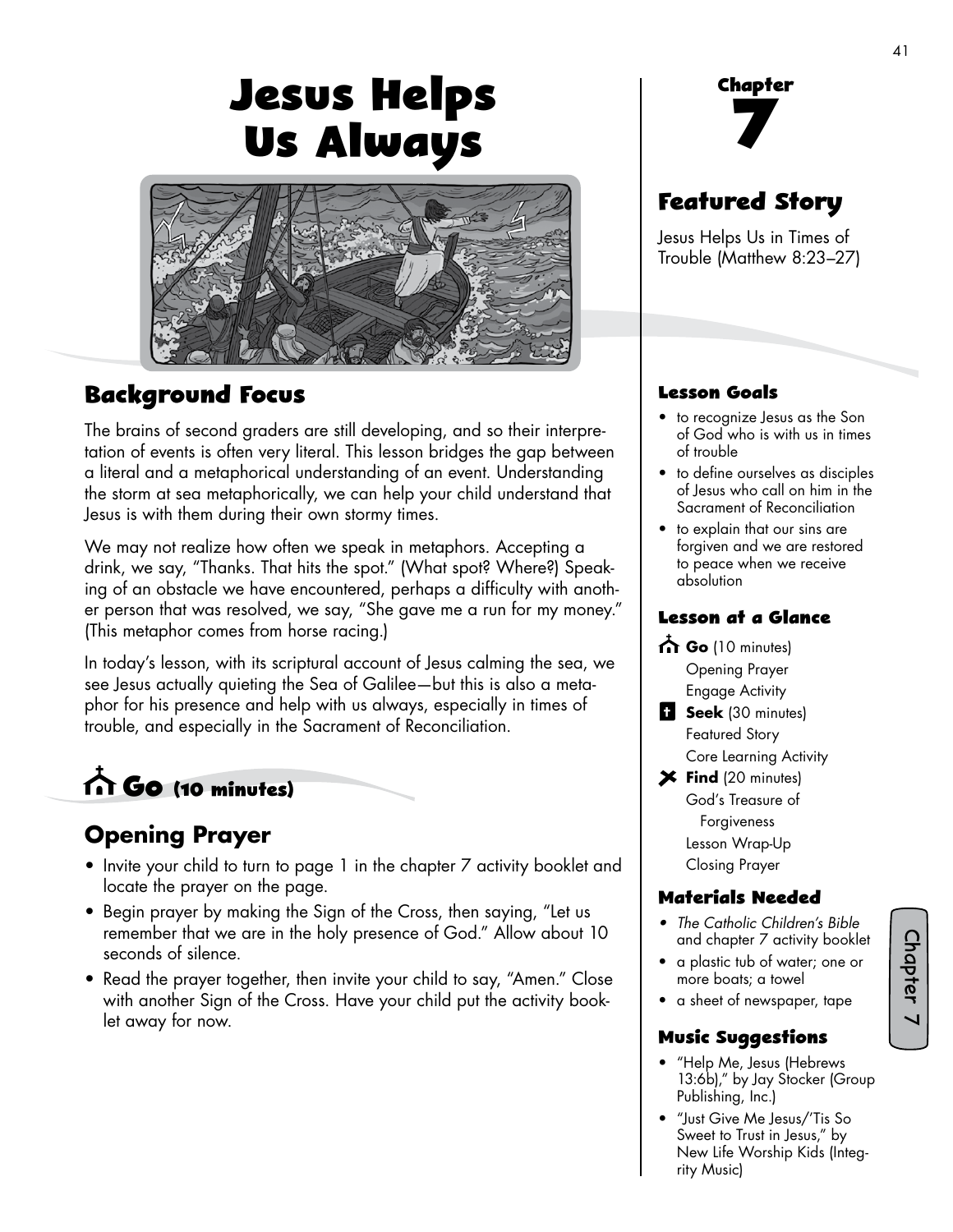# **Engage Activity**

- Place the pan or tub of water on a desk, preferably on top of a plastic tablecloth.
- Invite your child to place a boat in the water. Ask your child to share what they think would happen if a storm came up and the wind blew hard. *(The boat would be in danger. It might sink.)*
- Ask your child to make waves in the tub with their hands and sink the boat(s).
- Explain that something similar happened to Jesus and his followers. Tell your child that a storm came up on the sea, but Jesus saved them!

# **Seek (30 minutes)**

## **Featured Story**

- Invite your child to find Matthew 8:23–27 in *The Catholic Children's Bible* (page 1466).
- Direct your child to turn to the Featured Story on page 1468 and place an "I found it!" sticker on the page. Tell them that the words between the leaves on the page are a shortened version of the Scripture verses on page 1466.
- Ask your child to look at the artwork on pages 1468–1469. Invite them to describe what they see in the artwork.
- Read the title of the Featured Story and then point to the vocabulary words at the bottom of the page. Ask your child to read each word, and then read aloud the definition.
- Introduce the Bible story by explaining that many of the disciples were fishermen. Include the following information:
	- $\triangleright$  The disciples fished on the Sea of Galilee, which is a large body of water in Israel.
	- $\ge$  Sometimes Jesus and the disciples used a boat to travel from one side of the sea to the other. And sometimes there were storms on the sea.
- Read the Bible story aloud. Then ask several questions to check for comprehension, such as these:
	- ¾ What happened while Jesus and the disciples were crossing the sea in the boat? *(A storm came up.)*
- ¾ What was Jesus doing? *(He was asleep.)*
- ¾ What did the disciples do? *(They woke up Jesus.)*
- ¾ What did they ask Jesus? *(to save them)*
- ¾ What did Jesus do? *(He ordered the winds and the waves to stop.)*
- ¾ How did the disciples feel? *(They were amazed. They wondered who Jesus was.)*
- Conclude by reminding your child that we know who Jesus is: Jesus is the Son of God!
- Have your child turn to page 2 in the activity booklet and complete the activity. *Answers: 1. b, 2. c, 3. b, 4. b, 5. c, 6. c, 7. c*

#### **Understand It!**

- Read aloud Understand It! on page 1469, and then invite your child to summarize what they just heard, asking key questions about the reading to check for comprehension.
- Review these key points:
	- ° Jesus is with us, not only in the good things of life but also in the storms.
	- ° When the disciples are in a storm, they wake Jesus and ask for help.
	- ° Jesus wants us to have faith and trust in him.
- Expand upon these points as follows:
	- ¾ Sometimes we are in storms. These storms can be outside of us or inside of us.
	- $\triangleright$  A storm is anytime we need help. A "storm" is not only a thunderstorm or a hurricane. A hard time in our lives is called a "stormy time."
	- ¾ Jesus is more powerful than any storm, because Jesus is God.
	- ¾ Jesus is our friend, who is with us in any trouble. He is especially with us when we confess our sins in the Sacrament of Reconciliation.

#### **Live It!**

- Invite your child to read Live It! on page 1469, or read it aloud yourself.
- Ask your child how they might feel if they were out in their boats and a storm came up. Assure them that it is normal to be frightened sometimes. Remind them that Jesus is with them.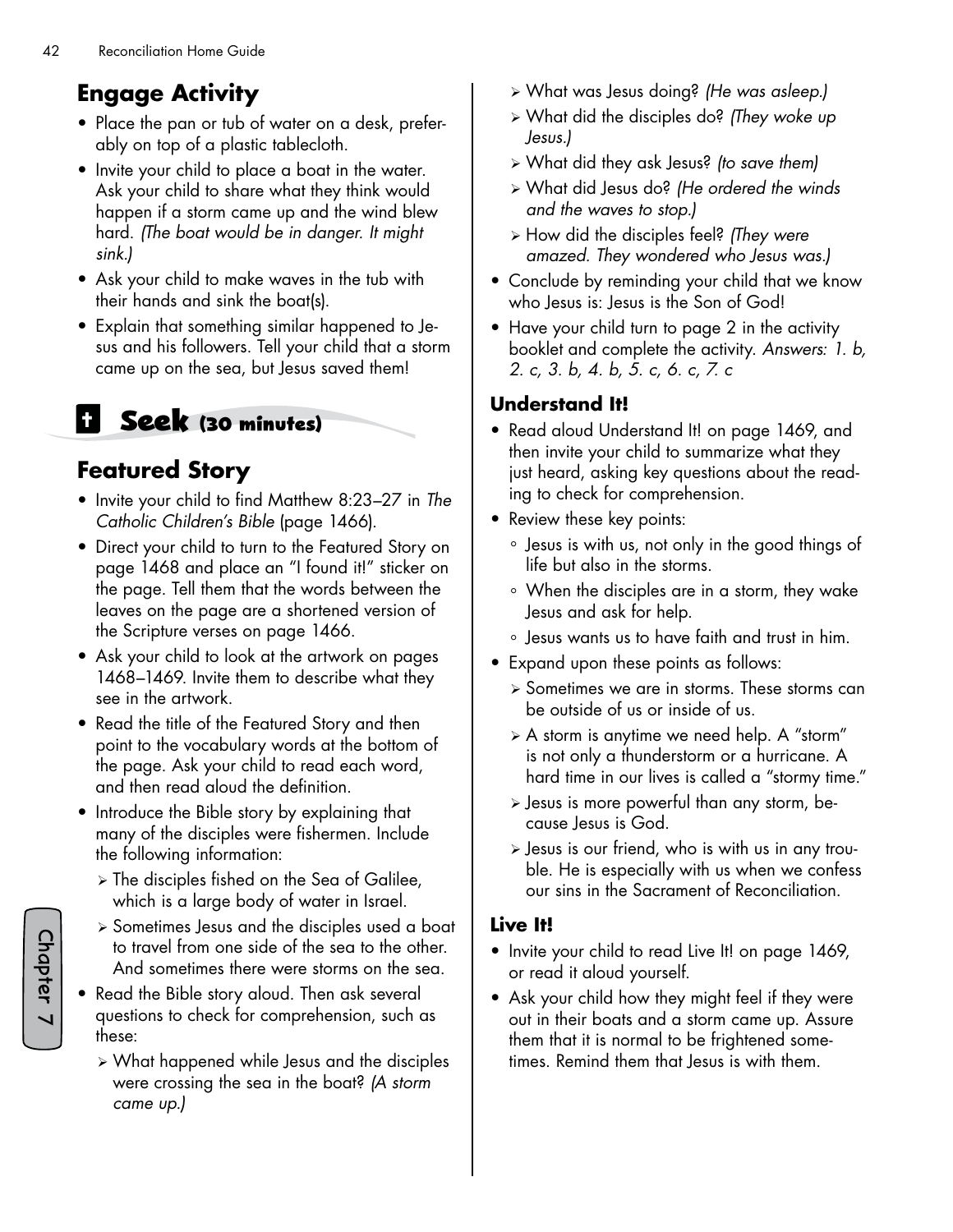#### **Tell It!**

- Ask your child to look at the images in Tell It! on page 1469.
- Direct your child's attention to the third frame. Ask your child to read what Jesus says to the storm. *("Be still.")* Ask why Jesus could stop the storm. *(Because Jesus is God.)*
- Invite your child to use the images to retell the Bible reading as best they can.
- Have your child use some of the smaller stickers to mark parts of the Featured Story pages that capture their interest. Remind them to save enough stickers to use on the remaining chapter.

# **Core Learning Activity**

#### **Sailing with Jesus**

- Explain that Jesus is the Son of God, and each one of us is a **disciple**. Remind your child that a disciple is a close follower of Jesus. Today we are going to take an imaginary boat ride with Jesus, and we will make sailor hats to wear on the boat.
- Give a half-sheet of newspaper to your child, and direct them to fold the sheet in half. Then fold one corner down to the center, leaving about an inch at the bottom. Then fold the other corner down to meet the previous corner in the center. This will make a triangle. Fold the bottom flaps up on one side and then the other. Use tape as needed. (There are YouTube videos to guide you if necessary.)
- Ask your child to wear the sailor hat and to sit quietly, fold their arms, and close their eyes.
- Take your child through a guided meditation using the following prompts:
	- $\triangleright$  Imagine that you are in a boat with Jesus and the disciples. The boat is rocking gently back and forth. Keep your eyes closed but rock gently back and forth. Jesus is tired, so he falls asleep in the back of the boat. You and the other disciples are talking together quietly.
- $\triangleright$  Suddenly the wind begins to blow! The disciples quickly pull down the sail. "Hang on!" Peter says. "It looks like we're in for a storm!" The thunder rolls and the lightning flashes. Suddenly the boat starts to tip violently back and forth. You are nearly thrown out of your seat! You are thrown to the right! You are thrown to the left! *(Encourage your child to act this out while seated.)* Hang on tight! You hear the disciples say: "Jesus! Jesus! Wake up! We are about to sink!"
- ¾ Jesus wakes up. He hears the thunder and sees the lightning. He sees the frightened faces of his friends. He sees the big waves and feels the boat tip one way and then the other. He puts out his hand. "Peace! Be still!" he says. *(Pause.)*
- $\triangleright$  Everything is still. The disciples are so thankful! They go up, one by one, and say, "Thank you, Jesus." Now it is your turn to go up to Jesus. What will you say to Jesus? Say it quietly now in your heart. *(Pause for a few moments.)*
- ¾ Does Jesus say anything back to you in the quiet of your heart? *(Pause for a few moments.)*
- $\triangleright$  The boat is heading to shore now. All is calm and peaceful. The disciples look forward to another day with Jesus. And you do too! You may open your eyes now and come back to land!
- Ask your child to share what they said to Jesus and what Jesus said to them. Remind them that Jesus is always ready to help us when we are in trouble.
- Ask your child to share what they felt as the storm raged.
	- $\triangleright$  What was it like to be in the boat with Jesus and the disciples during the storm?
	- ¾ How did you feel when Jesus said: "Peace. Be still"?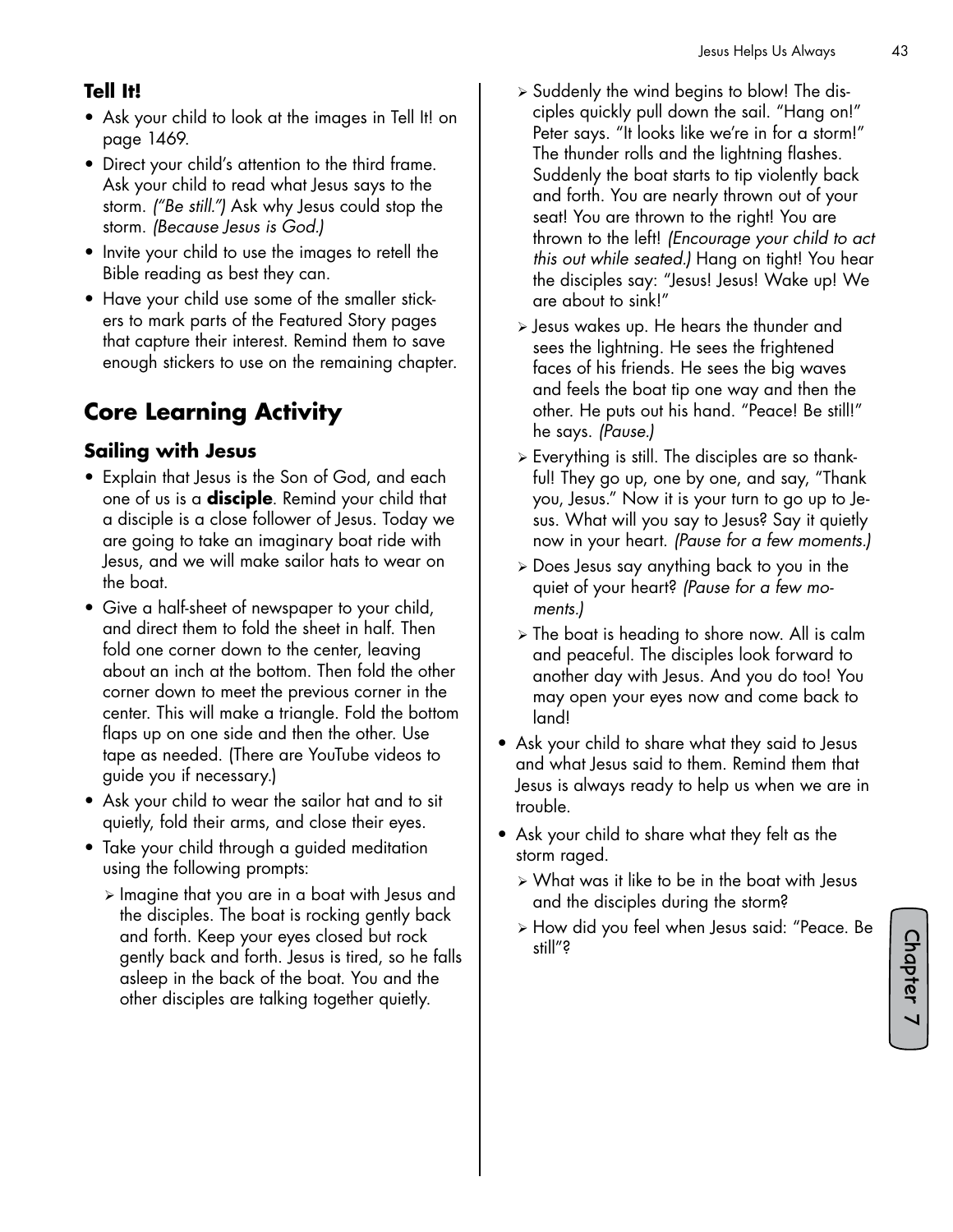- Explain that Jesus knows us and loves us, using the following points:
	- ¾ Jesus cares about us. He knows when we are going through a hard time. He even knows all of our sins, even before we confess them in the Sacrament of Reconciliation!
	- ¾ Even when we have made wrong choices, Jesus knows and, if we are sorry, he will bring us peace.
- Invite your child to draw a picture of a scene from this event, and then invite them to display the drawing in a special place.

# **Find (20 minutes)**

## **God's Treasure of Forgiveness**

- Explain the meaning of today's story as follows:
	- ¾ Today we learned that Jesus is the Son of God. He is with us, in good times and in scary times. He is with us during storms, whether they are storms outside or even our storms inside, when we feel bad about what we have done.
	- $\triangleright$  We are the disciples of Jesus. We are his close followers. He wants to take care of us and to save us, just as he saved the disciples in the storm.
- Link the story to the Sacrament of Reconciliation in these or similar words:
	- $\triangleright$  Jesus saves us by forgiving our sins in the Sacrament of Reconciliation. After we confess our sins and are given a penance, we are given **absolution**, or forgiveness of our sins, through the words and actions of the priest. He extends either both hands or his right hand as he says the prayer of absolution. We give thanks to God and then the priest sends us forth, saying this or another similar prayer: "The Lord has freed you from your sins. Go in peace" *(Rite of Penance).*
- ¾ We give thanks to God, and then the priest sends us forth in peace. Pardon and peace are two great gifts of the Sacrament of Reconciliation. Just as Jesus calmed the storm, Jesus calms the storms in our lives and gives us peace. We are given peace with ourselves, with God, and with others. Following are other gifts of the Sacrament of Reconciliation:
	- Grace, God's own life in us.
	- We grow closer to God and to all God's people, the Church.
	- We are given a peaceful **conscience**. (Our conscience is the knowledge we have within us of right and wrong.)
	- We are given grace and strength to avoid sin and live as a Christian.
	- We are able to repair some of the harm done to our relationships that our sin caused.
	- We are helped to stay in friendship with God in this life so that we can be happy with him forever in Heaven.
	- We are saved, if we have confessed a mortal sin, from being separated from God forever after we die.
	- We are more ready than ever to follow Jesus as his disciples!
- Conclude by explaining that there are three things necessary for the Sacrament of Reconciliation to be complete: (1) we must have true sorrow for our sins (contrition), (2) we must promise not to sin again, and (3) we must do our assigned penance. Ask your child to hold up their fingers with you as you repeat these three necessary actions.
- Invite your child to turn to page 3 in the activity booklet and complete the activity. *Answers: Across: 2. grace, 4. disciples, 6. sin; Down: 1. peace, 3. absolution, 5. life*